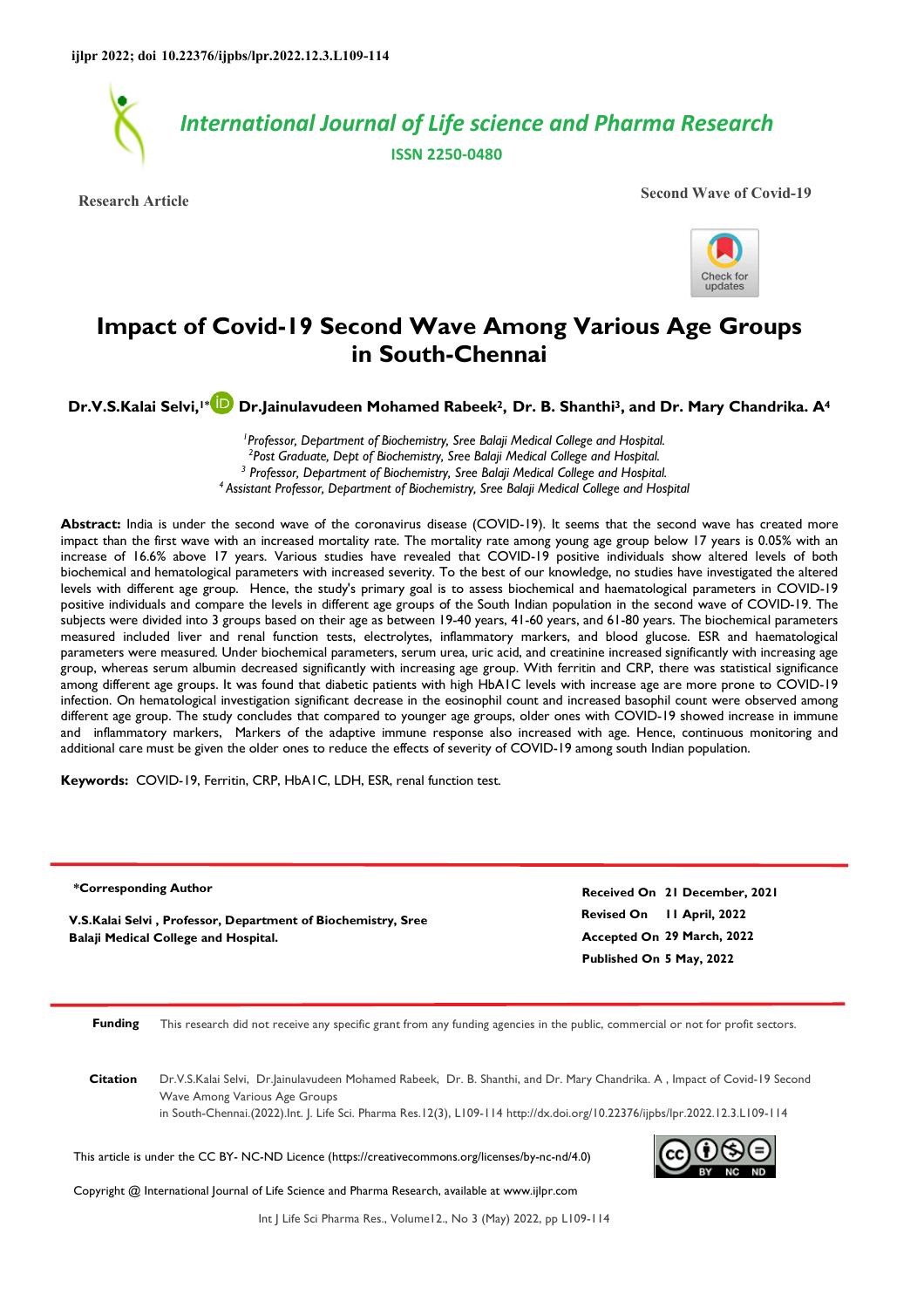## **1. INTRODUCTION**

In the recent past coronavirus disease 2019 (COVID-19) has spread all over the world was found to be the most dreaded disease. In March 2020 India started to experience a significant increase in the number of COVID-19-positive cases.<sup>1</sup> At present, India is under the second wave of COVID-19. This second wave started to rise since second week of April. It seems that the second wave has created more impact than the first wave. The worst part is, the virus is mutated in the second wave, which even affects the younger once more exponentially.<sup>2</sup>The mortality rate in the second wave of COVID-19 is 0.05% among young age group below 17 years, with an increase in the mortality rate to 16.6% above 17 years.<sup>3</sup>The clinical features of COVID-19 can range from asymptomatic infection to mild and severe forms. Recent studies on COVID-19 positive subjects have shown that various biochemical, hematological and inflammatory parameters are altered in these patients and is useful as diagnostic markers to assess the severity, progression of disease and classify patients presenting with severe or fatal clinical conditions.<sup>4</sup> Several studies from COVID-19 positive individuals show alteration in hematological and biochemical laboratory parameters associated with the condition of a COVID-19 patients.<sup>5</sup> The role of laboratory parameters in screening of COVID-19 cases has been established. This alteration in the parameters is due to the involvement and injury of major organs induced by COVID-19 patients.<sup>6</sup> The measurement of inflammatory parameters could help the physicians to rapidly identify severe COVID-19 patients, hence facilitating the early initiation of effective treatment. The level of LDH, CRP, ALT and NEU can be used to predict the result of COVID-19 test. They can help in detection of COVID-19.<sup>7</sup>Previous studies were on the assessment of clinical parameters on non-severe, severe and critical COVID-19 patients and found an increase in various markers associated with the immune response and markers of tissue and organs damage.<sup>8</sup>Studies have also shown that severe COVID-19 were also found to have dysregulated inflammation and coagulation activation and therefore, it is biologically reasonable that the hematological parameters included in the prediction model have clinical significance. These routine clinical hematology parameters can identify the patients at risk of developing severe COVID-19 disease.<sup>9</sup> Clinical evaluation will be paramount at every step and biomarkers will need to be meaningfully integrated bedside decision making. Biomarker panels rather than single biomarkers may provide more reliable information.<sup>10</sup>Though studies on COVID-19 positive subjects shows that with the increase in severity there is alteration in biochemical and hematological markers and parameters, to the best our knowledge, no studies have investigated the effect and association of different age group with the altered levels of biochemical and hematological parameter, which may gives us more predictive outcomes among COVID-19 positive subjects. Hence, the aim of the study is to assess the biochemical and hematological parameters of COVID-19 positive individuals of different age groups among South Indian population in the pandemic condition during the second wave in India and this information can contribute to patient care are questions which currently lack convincing answers.

# **2. MATERIALS AND METHODS**

This cross-sectional study was conducted with 195 COVID-19 positive individuals. The participants were divided into 3

groups based on different age groups as GROUP A, GROUP B, and GROUP C. In which 19-40 years were in GROUP A, 41-60 years were in GROUP B and 61-80 years were in GROUP C.

## *Inclusion Criteria*

COVID-19 positive patients between the ages of 18 and 80.

## *Exclusion Criteria*

 Age less than 18 years and more than 80 years were excluded.

All patients registered in the study were explained about the study. Under aseptic precautions, a 3 ml venous blood sample was collected from the ante cubital vein from all the subjects in appropriate vacutainer tubes. Serum Bilirubin by DPD method, AST and ALT by UV KINETIC method, ALP by -NP AMP KINETIC method, GGT by KINETIC method, Total protein by Biuret method, Albumin by BCG using BS 480 analyzer, and Globulin by calculation are the biochemical parameters of liver function tests. The renal function tests include urea by Urease-GLDH method, Creatinine by Jaffe's KINETIC method and Uric acid by Uricase method using BS 480 analyzer. Electrolytes such as sodium, potassium, and chloride were measured using the DIRECT-ISE method, inflammatory markers such as LDH were measured using the UV kinetic method in the BS 480 analyzer, ferritin was measured using the CLIA method in the SIEMENS ADVIA CENTAUR CP Analyzer, and CRP was measured using the Latex agglutination test, RBS (random blood glucose) was measured using the GOD-POD method in the The electrical impedance method was used to analyse haematological parameters such as total cell count, neutrophil, lymphocytes, eosinophil, basophils, monocytes haemoglobin, RBC, MCV, MCH, and MCHC and ESR by Westergren method using automated VESMATIC CUBE 30 analyser.

## **3. STATISTICAL ANALYSIS**

Data were analyzed using the Statistical Package of Social Service (SPSS 22.0). Normally distributed data with continuous variables were presented as Mean ± SD and the categorical variables were expressed as percentages. To compare the difference between the mean levels of parameters between the three groups, one way ANOVA was used. To indicate a significant difference, a p value <0.05 was taken, for all statistical tests.

#### **4. RESULTS**

A total of 195 COVID-19 positive individuals between the ages of 18 and 80 years were studied, 52 subjects between the age group of s were taken as GROUP A, 94 subjects between the age group of 41-60 years were taken as GROUP B and 49 subjects between the age group of 60-80 years were taken as GROUP C. The mean ages of GROUP A, GROUP B and GROUP C were  $33.9 \pm 3.22$ years, 50.21  $\pm$ 5.36years and 66.22  $\pm$  5.36 years respectively. Among 195 subjects about 69%, GROUP A, 61% GROUP B and 67%GROUP C were males and 31 %GROUP A, 39%GROUP B and 33%GROUP C were females, which shows that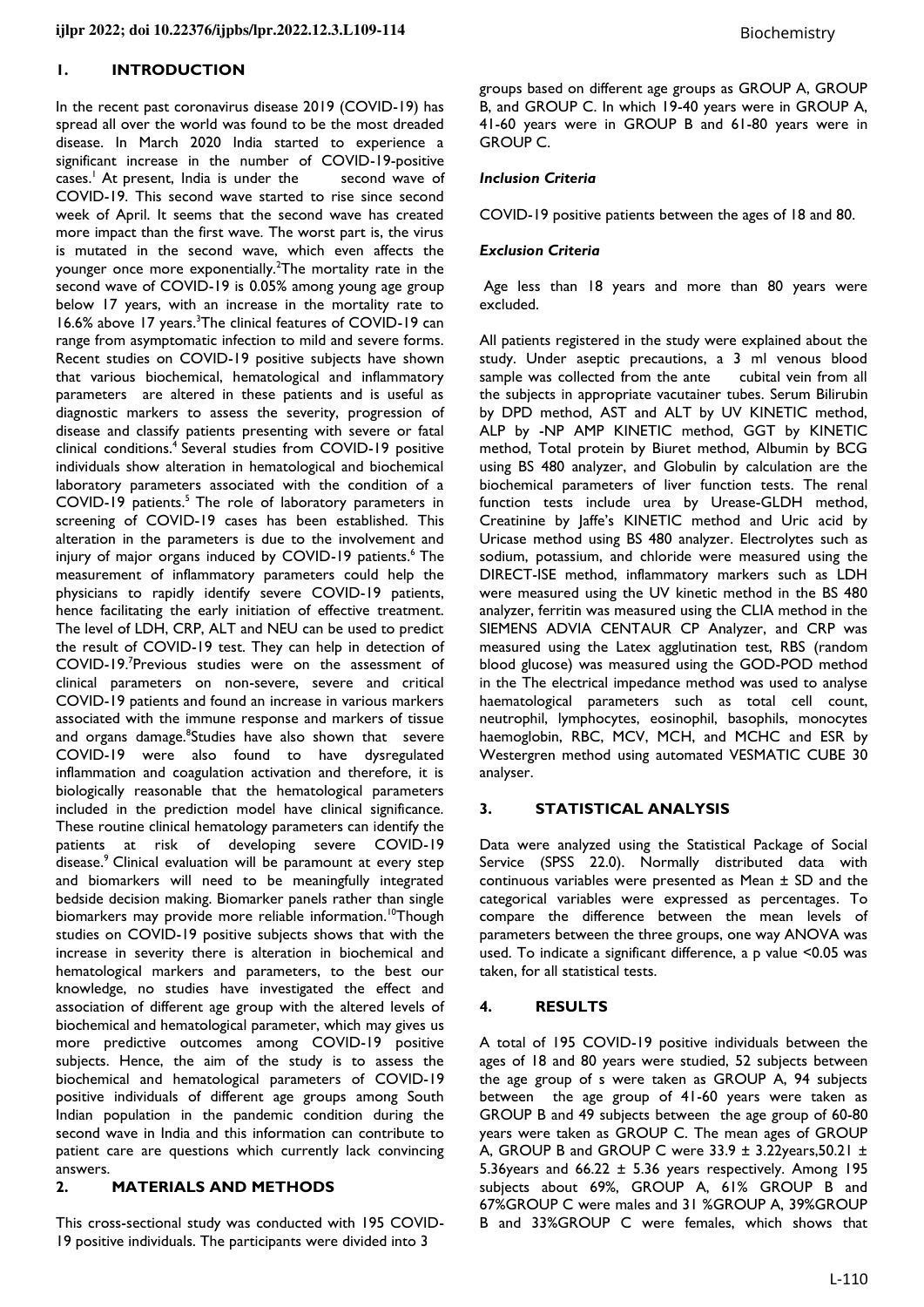independent to age group predominantly males are more

| Table 1: Demographic features of the study group. |                 |                                  |                  |  |  |  |  |
|---------------------------------------------------|-----------------|----------------------------------|------------------|--|--|--|--|
| <b>Parameters</b>                                 | <b>GROUP</b>    | <b>GROUP B</b><br><b>GROUP C</b> |                  |  |  |  |  |
|                                                   | A<br>$(n=52)$   | $(n=94)$                         | $(n=49)$         |  |  |  |  |
| Mean age (MEAN $\pm$ SD)                          | $33.9 \pm 3.22$ | $50.21 \pm 5.36$                 | $66.22 \pm 5.36$ |  |  |  |  |
| Male %                                            | 69%             | 61%                              | 67%              |  |  |  |  |
| Female%                                           | 31%             | 39%                              | 33%              |  |  |  |  |

*The values are expressed in %.* 

A significant increase in the biochemical values of renal function test such as urea and creatinine with an increase in the age group was observed, with no difference in uric acid levels under liver function test total protein is found to significantly increase with age, but serum albumin was found to be significantly decrease with increase in age. There is no significant difference in electrolytes levels in various age groups. A statistical significance was observed in inflammatory markers such as ferritin and CRP which increase with age. It is found that diabetic patients with high HbA1C levels with increase age groups are more prone to COVID-19 infection. (Table. 2)

likely to COVID-19 infection than females. (Table. 1)

| Table 2: Comparison of Mean ± SD of the Measured Biochemical Parameters between GROUP A, B and C. |                     |                            |                    |                   |                  |  |  |  |
|---------------------------------------------------------------------------------------------------|---------------------|----------------------------|--------------------|-------------------|------------------|--|--|--|
| <b>PARAMETERS</b>                                                                                 | <b>NORMAL RANGE</b> | <b>GROUP A</b>             | <b>GROUP B</b>     | <b>GROUP C</b>    | <b>p VALUE</b>   |  |  |  |
|                                                                                                   |                     | $(n=52)$                   | $(n=94)$           | $(n=48)$          |                  |  |  |  |
| <b>LIVER FUNCTION TEST</b>                                                                        |                     |                            |                    |                   |                  |  |  |  |
| <b>Total bilirubin</b>                                                                            | $0.5 - 1.0$ mg/dl   | $0.68 \pm 0.22$            | $0.7 \pm 0.21$     | $0.70 \pm 0.26$   | .92              |  |  |  |
| Direct bilirubin                                                                                  | $0.2 - 0.6$ mg/dl   | $0.26 \pm 0.1$             | $0.28 \pm 0.13$    | $0.27 \pm 0.12$   | .72              |  |  |  |
| Indirect bilirubin                                                                                | $0.7 - 0.9$ mg/dl   | $0.42 \pm 0.14$            | $0.41 \pm 0.15$    | $0.43 \pm 0.16$   | .77              |  |  |  |
| <b>AST</b>                                                                                        | 8-40 U/L            | $38.5 \pm 10.67$           | $41.24 \pm 21.73$  | $40.6 \pm 16.26$  | .82              |  |  |  |
| <b>ALT</b>                                                                                        | 5-35 U/L            | $43.41 \pm 21.09$          | $39.10 \pm 20.41$  | $35.5 \pm 17.89$  | .19              |  |  |  |
| <b>ALP</b>                                                                                        | $40 - 125$ U/L      | $62.64 \pm 23.07$          | $70.95 \pm 35.97$  | $76.47 \pm 27.46$ | .14              |  |  |  |
| <b>GGT</b>                                                                                        | 10-50 U/L           | $40.96 \pm 17.7$           | $48.57 \pm 25$     | $48.35 \pm 18.32$ | .27              |  |  |  |
| <b>Total protein</b>                                                                              | $6-8$ $g/dl$        | $6.72 \pm 0.96$            | $6.79 \pm 1.11$    | $7.1 \pm 0.85$    | $.009**$         |  |  |  |
| Albumin                                                                                           | $3.5 - 5.0$ g/dl    | $4 \pm 0.68$               | $3.95 \pm 0.94$    | $3.59 \pm 0.44$   | $.02*$           |  |  |  |
| Globulin                                                                                          | $2.53.0$ g/dl       | $2.72 \pm 0.43$            | $2.84 \pm 0.57$    | $2.61 \pm 0.67$   | .16              |  |  |  |
| A/G Ratio                                                                                         | $1.1 - 2.5$         | $1.48 \pm 0.28$            | $1.46 \pm 0.53$    | $1.50 \pm 0.62$   | .94              |  |  |  |
|                                                                                                   |                     | <b>RENAL FUNCTION TEST</b> |                    |                   |                  |  |  |  |
| Urea                                                                                              | 15-40 mg/dl         | $33.5 \pm 12.1$            | $34.87 \pm 18.25$  | $43.68 \pm 21.50$ | $.004**$         |  |  |  |
| Creatinine                                                                                        | $0.5 - 1.2$ mg/dl   | $0.76 \pm 0.24$            | $0.79 \pm 0.25$    | $1.33 \pm 0.92$   | $< 0001***$      |  |  |  |
| Uric acid                                                                                         | $3.0 - 7.2$ mg/dl   | $4.17 \pm 1.57$            | $3.25 \pm 1.32$    | $5.14 \pm 7.54$   | .05              |  |  |  |
| <b>ELECTROLYTES</b>                                                                               |                     |                            |                    |                   |                  |  |  |  |
| Sodium                                                                                            | 135-150 mmol/L      | $136.6 \pm 4.2$            | $133.6 \pm 15.22$  | $134.33 \pm 5.07$ | .39              |  |  |  |
| Potassium                                                                                         | 3.5-5.0 mmol/L      | $4.19 \pm 0.43$            | $4.16 \pm 0.46$    | $4.25 \pm 0.67$   | .66              |  |  |  |
| Chloride                                                                                          | 95-105 mmol/L       | $104.5 \pm 3.85$           | $103.9 \pm 6.46$   | $103.11 \pm 5.04$ | .48              |  |  |  |
| <b>INFLAMMATORY MARKERS</b>                                                                       |                     |                            |                    |                   |                  |  |  |  |
| <b>LDH</b>                                                                                        | 250-480 U/L         | $349.51 \pm 156.04$        | 390.33 ±171.48     | $354 \pm 141.61$  | .37              |  |  |  |
| Ferritin                                                                                          | 20-250 ng/ml        | $512.21 \pm 426.45$        | $564.9 \pm 346.54$ | $661.7 \pm 336.3$ | $\leq 0.001$ *** |  |  |  |
| <b>CRP</b>                                                                                        | $< 10$ mg/L         | $2.53 \pm 3.46$            | $2.56 \pm 1.21$    | $3.78 \pm 2.09$   | .004             |  |  |  |
| <b>BLOOD GLUCOSE LEVELS</b>                                                                       |                     |                            |                    |                   |                  |  |  |  |
| <b>RBS</b>                                                                                        | 70-140 mg/dl        | $150.67 \pm 76.51$         | $230.10 \pm 109.4$ | $238.1 \pm 107.2$ | $.0001***$       |  |  |  |
| <b>HbAIC</b>                                                                                      | $4.5 - 6.0%$        | $6.26 \pm 1.04$            | $7.19 \pm 1.57$    | $7.23 \pm 1.23$   | $.004**$         |  |  |  |

*Values are expressed in mean ± standard deviation. The values are statistically significant based on the p value. p value <0.05\*, p value <0.01\*\*, p value <.001\*\*\*, NS-Not Significant.* 

A significant decrease in the eosinophil count and increase in basophil count was observed with an increase in age group and hemoglobin, PCV, MCH decreases significantly with increase in age group, but insignificantly MCV and MCHC also decrease with increasing age. ESR an inflammatory marker significantly increases with age group. (Table. 3)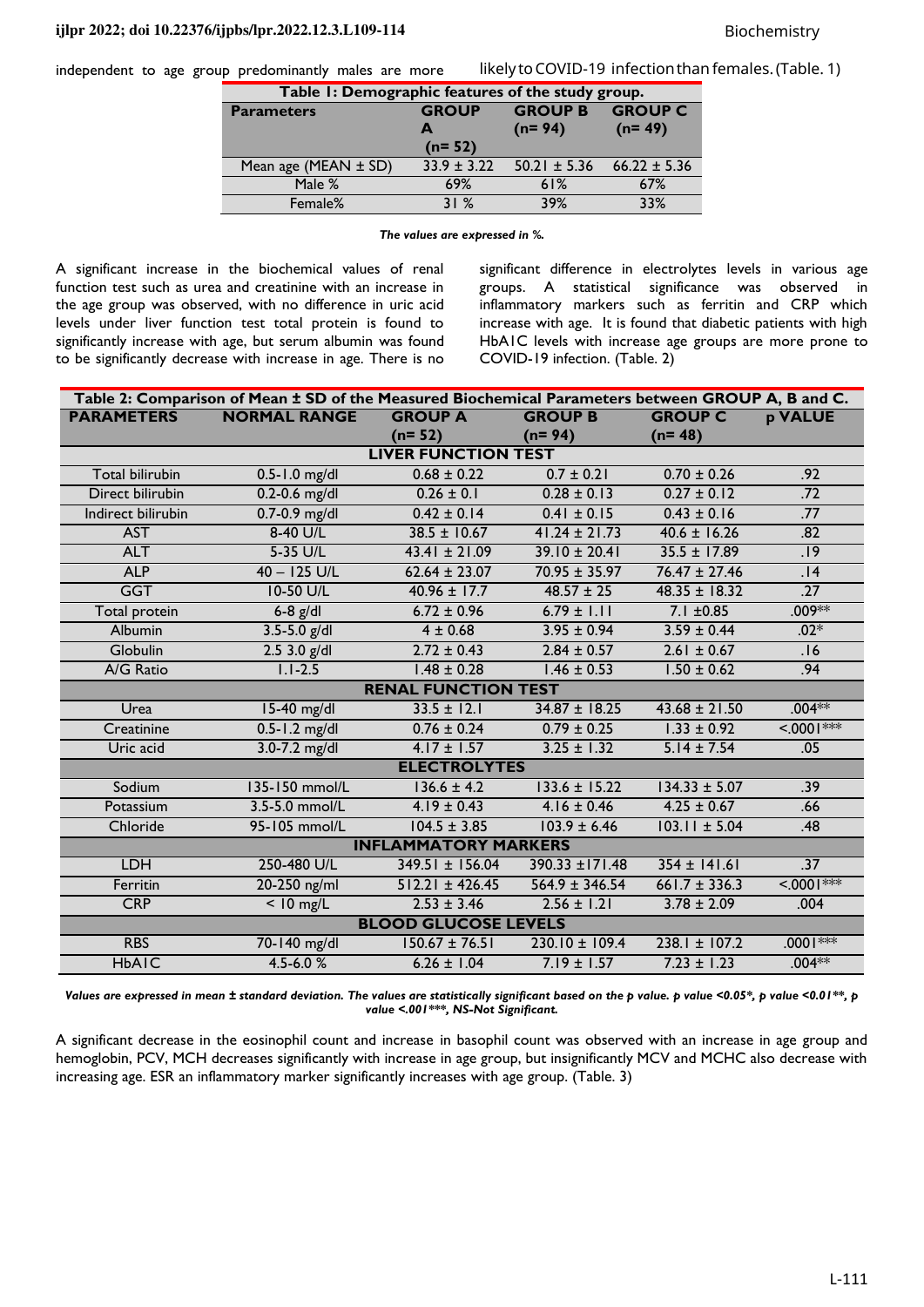| Table 3: Comparison of Mean ± SD of the Measured Hematological Parameters between GROUP A, B and |                        |                                  |                           |                            |                 |  |  |
|--------------------------------------------------------------------------------------------------|------------------------|----------------------------------|---------------------------|----------------------------|-----------------|--|--|
| <b>PARAMETERS</b>                                                                                | <b>NORMAL RANGE</b>    | C.<br><b>GROUP A</b><br>$(n=52)$ | <b>GROUP B</b><br>(n= 94) | <b>GROUP C</b><br>$(n=48)$ | <b>p VALUE</b>  |  |  |
| Total cell count                                                                                 | 4500-11000/ microliter | $8166.7 \pm 4757.8$              | $8671.6 \pm 4364.4$       | 8152.6±4068.5              | .82             |  |  |
| Neutrophils                                                                                      | 40-80 %                | $74.19 \pm 18.58$                | $78.87 \pm 16.37$         | $81.65 \pm 11.14$          | .08             |  |  |
| Lymphocytes                                                                                      | 20-40%                 | $18.6 \pm 15.06$                 | $21.23 \pm 9.5$           | $24.51 \pm 14.14$          | .09             |  |  |
| Eosinophil                                                                                       | l-3%                   | $1.67 \pm 1.52$                  | $1.1 \pm 1.03$            | $1.28 \pm 0.98$            | $.04*$          |  |  |
| <b>Basophils</b>                                                                                 | $0 - 1%$               | $0.76 \pm 0.7$                   | $1.24 \pm 1.04$           | $2.37 \pm 2.27$            | $< 0001$ ***    |  |  |
| Monocytes                                                                                        | $4 - 8%$               | $2.19 \pm 2.03$                  | $2.74 \pm 2.26$           | $2.74 \pm 2.53$            | .42             |  |  |
| Hemoglobin                                                                                       | $12 - 15.5$ g/dl       | $14.1 \pm 1.56$                  | $13.08 \pm 1.66$          | $12.36 \pm 2.27$           | $5.0001***$     |  |  |
| <b>RBC</b>                                                                                       | 4.5-6.0 million        | $4.4 \pm 0.5$                    | $4.36 \pm 0.49$           | $4.26 \pm 0.49$            | .39             |  |  |
| <b>PCV</b>                                                                                       | 35.5-44.9%             | $39.95 \pm 4.6$                  | $36.95 \pm 4.88$          | $36.56 \pm 6.63$           | $.007**$        |  |  |
| <b>MCV</b>                                                                                       | $80 - 100$ fl          | $85.7 \pm 15.03$                 | $84.82 \pm 9.9$           | $83.66 \pm 9.67$           | .69             |  |  |
| <b>MCH</b>                                                                                       | 27-31 pg/cell          | $30.93 \pm 4.19$                 | $30.86 \pm 7.4$           | $29.84 \pm 3.81$           | $\leq 0001$ *** |  |  |
| <b>MCHC</b>                                                                                      | $32-36$ g/dl           | $34.88 \pm 0.98$                 | $34.82 \pm 1.39$          | $34.78 \pm 1.49$           | .58             |  |  |
| <b>ESR</b>                                                                                       | $0-29$ mm/hr           | $39.12 \pm 17.3$                 | $47.5 \pm 18.3$           | $64.58 \pm 21.02$          | $5.0001***$     |  |  |

**Table 3: Comparison of Mean ± SD of the Measured Hematological Parameters between GROUP A, B and** 

*Values are expressed in mean ± standard deviation. The values are statistically significant based on the p value. p value <0.05\*, p value <0.01\*\*, p value <.001\*\*\*, NS-Not Significant.* 

# **5. DISCUSSION**

SARS-CoV-2 (severe acute respiratory syndrome coronavirus 2), is the virus that causes COVID-19 (coronavirus disease 2019), has spread quickly and became pandemic.<sup>11</sup> Although the disease affects all the age groups of the population, it is seen that older ones are more vulnerable to the COVID-19 infection compare to other age groups.<sup>12,13</sup> A study by Mélodie Monod et al, showed that adult and older age groups disproportionate to the size of the population are susceptible to COVID-19 disease.<sup>14</sup> In this study, the mean ages of Group A, Group B, and Group C were  $33.9 \pm 3.22$ years,  $50.21 \pm 5.36$  years and  $66.22 \pm 5.36$  years respectively. Among 195 subjects about 69% Group A, 61% Group B, and 67% Group C were male and 31 % Group A, 39% Group B, and 33% Group C were female, which shows that independent to age group predominantly males are more susceptible to COVID-19 diseases than female.<sup>15</sup> It is seen that COVID-19 severity is associated with alteration of several biochemical and hematological laboratory parameters.<sup>3,16,17,18</sup> In this study, a significant increase in the biochemical values of renal function tests such as urea and creatinine with an increase in the age group was observed, so that the patient may develop kidney damage due to COVID - 19. It is found that serum albumin is found to decrease with an increase in the age group with significance which states that there is an increase in proteinuria with loss of albumin. A study by [Xiucui Han](https://onlinelibrary.wiley.com/action/doSearch?ContribAuthorStored=Han%2C+Xiucui) et al, showed that COVID-19 affect kidney may develop kidney damage and also complicate the condition of the patient with kidney disease, with the most commonly patient present with proteinuria.<sup>19</sup> A study by QingxianCai et al, showed that above 24% of COVID-19 patients have elevated ALT and GGT levels and COVID-19 positive individuals with abnormal liver function test may progress to more severe COVID-19 condition,<sup>20</sup> but this study did not support the above study where there is no significant rise was observed with age group. There is no significant difference in electrolytes levels in various age groups, but a statistical significance was observed with inflammatory markers such as ferritin, ESR and CRP that increase with increasing age group age. A study by Muammer Yucelet al, showed that the severity of COVID-19 is

associated with an increase in the rate of inflammatory markers such as ferritin, ESR, CRP, procalcitonin, D-dimer, and fibrinogen.<sup>21</sup> Other studies also support that assessment of the inflammatory marks can be used to observe the condition of COVID-19.<sup>22,23</sup> In this study, it is found that diabetic patients with high HbA1C levels with an increasing age group are more prone to COVID-19 infection, similar to the study of [Zhenzhou Wang](https://www.ncbi.nlm.nih.gov/pubmed/?term=Wang%20Z%5BAuthor%5D&cauthor=true&cauthor_uid=32416121) et al.<sup>25</sup> A study by Michal Shauly-Aharonov et al, showed that pre and post blood glucose raise in COVID-19 positive individuals result in severe complications of disease.<sup>26</sup> This study shows significant decreases in the eosinophil count and increased basophil count with an increase in age group and hemoglobin, PCV, MCH decreases significantly with increase in age group, but insignificantly MCV and MCHC decrease with increasing age. Which is similar to the study by Guoguang Lu et al, showed that there is a decrease in eosinophil and lymphocyte count and also supports that there will be an increase in hemoglobin and RBC levels in COVID-19 positive individuals.<sup>27</sup> But a study by Qin C, Ziwei MP et al, showed that there will be a decrease in basophil count in COVID-19 patients which is in contrast to this study where the basophil levels are raised.<sup>28</sup> As several studies suggest that the severity of the COVID-19 condition can be analyzed by the clinical parameters, <sup>4</sup> this study shows that assessment of biochemical and hematological parameters are association with different age groups.

# **6. CONCLUSION**

Compared to younger age groups, older ones with COVID-19 are associated with an increase in the markers of immune and inflammatory response such as ferritin, CRP,ESR and increase in markers of tissue and major organ failure including urea and creatinine, with a decrease in serum albumin levels. Markers of the adaptive immune response have changed, with eosinophils decreasing and basophils increasing significantly with age. The clinical utility of these markers should be investigated in order to assess the risk of age criteria and track the clinical progress of COVID-19. As a result, continuous monitoring and additional care must be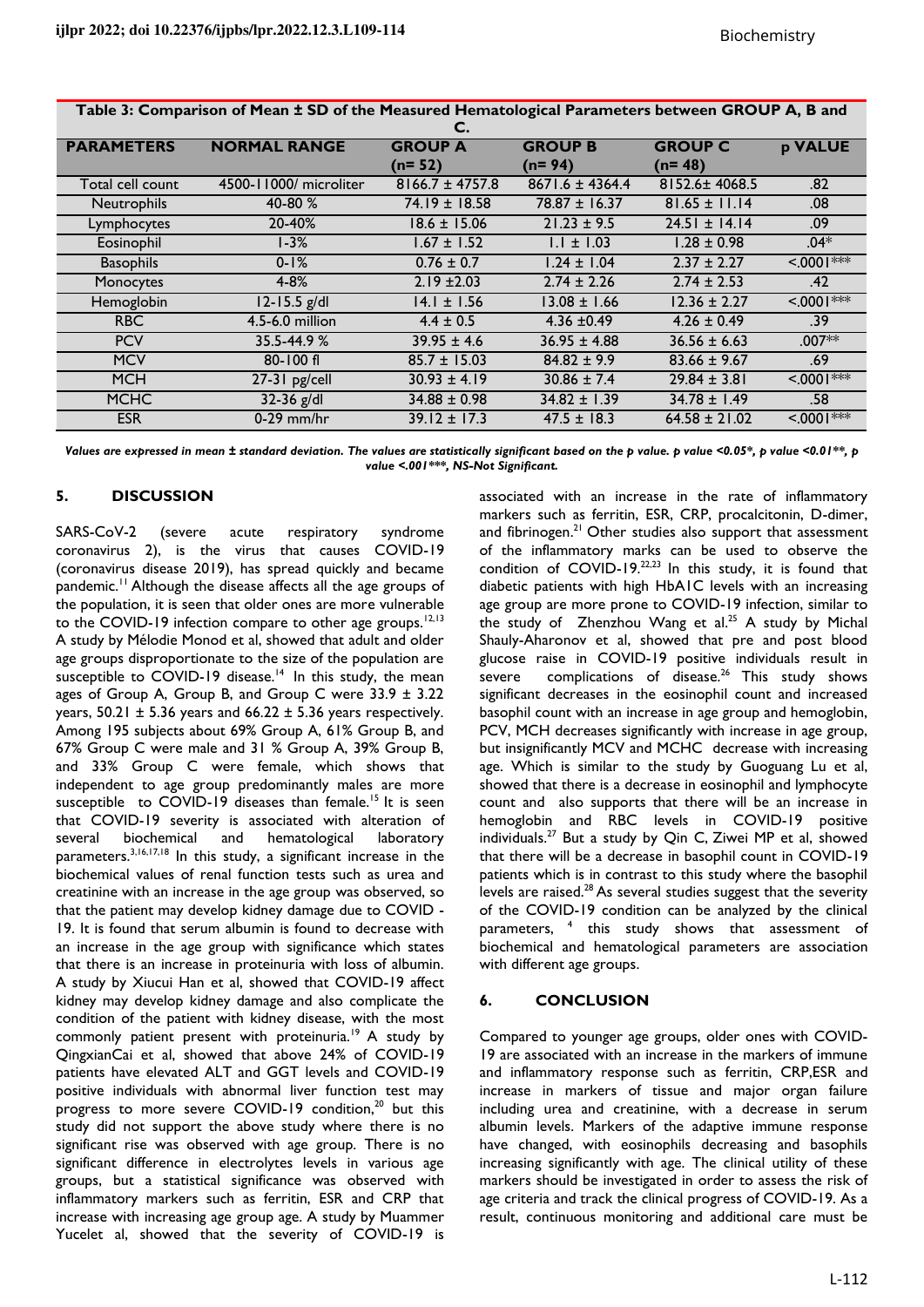provided to the elderly in order to reduce the severity of COVID-19 among the South Indian population.

## **7. AUTHORS CONTRIBUTION STATEMENT**

analysis was done by Dr.Jainulavudeen Mohamed Rabeek and Dr. Mary Chandrika Anton.

#### **8. ACKNOWLEDGEMENT**

We acknowledge the Department of Biochemistry, Departments of General Medicine of Sree Balaji Medical College and Hospital for giving us support to complete this project.

# **9. ETHICAL STANDARDS**

The study involved human participants following the ethical standards of the tertiary health care institution where the study was conducted.

## **10. LIMITATIONS OF THE STUDY**

The study population shall be enlarged as it was relatively less.

## **11. CONFLICT OF INTEREST**

Conflict of interest declared none.

## **12. REFERENCES**

- 1. Sarkar Arnab, Chakrabarti Alok Kumar, Dutta Shanta. Covid-19 infection in India: A comparative analysis of the second wave with the first wave. Pathogens. 2021 Sep 21;10(9):1222. doi: [10.3390/pathogens10091222,](https://doi.org/10.3390/pathogens10091222) PMID [34578254.](https://www.ncbi.nlm.nih.gov/pubmed/34578254)
- 2. Kumar Saurabh. Second wave of COVID-19: emergency situation in India. | Travel Med. 2021;28(7):1-2. doi: [10.1093/jtm/taab082,](https://doi.org/10.1093/jtm/taab082) PMID [34037783.](https://www.ncbi.nlm.nih.gov/pubmed/34037783)
- 3. RamananLaxminarayan Brian Wahl, Shankar Reddy Dudala, K. Gopal , Chandra Mohan B , S. Neelima, K. S. Jawahar Reddy, J. Radhakrishnan, Joseph A. Lewnard. Epidemiology and transmission dynamics of COVID-19 in two Indian states. Science 06 Nov 2020:Vol. 370, Issue 6517, pp. 691-697. DOI: 10.1126/science.abd7672.
- 4. Letelier Pablo, Encina Nicole, Morales Pablo, Riffo Alejandra, Silva Halett, Riquelme Ismael, Guzmán Neftalí. Role of biochemical markers in the monitoring of COVID-19 patients. | Med Biochem. 2021 Mar 12;40(2):115-28. doi: [10.5937/jomb0-29341,](https://doi.org/10.5937/jomb0-29341) PMID [33776561.](https://www.ncbi.nlm.nih.gov/pubmed/33776561)
- 5. Moutchia Jude, Pokharel Pratik, Kerri Aldiona, McGaw Kaodi, Uchai Shreeshti, Nji Miriam, Goodman Michael. Clinical laboratory parameters associated with severe or critical novel coronavirus disease 2019 (COVID-19): A systematic review and meta-analysis. PLOS ONE. 2020;15(10):e0239802. doi: [10.1371/journal.pone.0239802,](https://doi.org/10.1371/journal.pone.0239802) PMID [33002041.](https://www.ncbi.nlm.nih.gov/pubmed/33002041)
- 6. Mardani Rajab, Ahmadi Vasmehjani Abbas, Zali Fatemeh, Gholami Alireza, Mousavi Nasab Seyed Dawood Mousavi, Kaghazian Hooman, Kaviani Mehdi, Ahmadi Nayebali. Laboratory parameters in detection of COVID-19 patients with positive RT-PCR; a

Review of literature and manuscript writing was done by Dr. V.S. Kalai Selvi and Dr. B. Shanthi. Sample collection and

diagnostic accuracy study. Arch Acad Emerg Med. 2020;8(1):e43. PMID [32259132.](https://www.ncbi.nlm.nih.gov/pubmed/32259132) 

- 7. Mahat Roshan Kumar, Panda Suchismita, Rathore Vedika, Swain Sharmistha, Yadav Lalendra, Sah Sumesh Prasad. The dynamics of inflammatory markers in coronavirus disease-2019 (COVID-19) patients: A systematic review and meta-analysis. Clin Epidemiol Glob Health. 2021 |ul-Sep;11:100727. doi: [10.1016/j.cegh.2021.100727.](https://doi.org/10.1016/j.cegh.2021.100727)
- 8. Moutchia J, Pokharel P, Kerri A, Mc Gaw. K, Uchai S, Nji MAM, et al. Clinical laboratory parameters associated with severe or critical novel coronavirus disease 2019 (COVID-19): a systematic review and meta-analysis of observational studies. PROSPERO; 2020.
- 9. Szklanna Paulina B, Altaie Haidar, Comer Shane P, Cullivan Sarah, Kelliher Sarah, Weiss Luisa, Curran John, Dowling Emmet, O'Reilly Katherine MA, Cotter Brian, Gaine Sean, Power Nick, Lennon Áine, McCullagh Brian, Ní Áinle Fionnuala, Kevane Barry, Maguire Patricia B. Routine hematological parameters may be predictors of COVID-19 severity. Front Med (Lausanne). Jul 16 2021;8:682843. doi: [10.3389/fmed.2021.682843,](https://doi.org/10.3389/fmed.2021.682843) PMID [34336889.](https://www.ncbi.nlm.nih.gov/pubmed/34336889)
- 10. Samprathi Madhusudan, Jayashree Muralidharan. Biomarkers in COVID-19: an up-to-date review. Front Pediatr. 2020;8:607647. doi: [10.3389/fped.2020.607647,](https://doi.org/10.3389/fped.2020.607647) PMID [33859967.](https://www.ncbi.nlm.nih.gov/pubmed/33859967)
- 11. Paramanantham P. Management of neonates born to coronavirus(covid-19) infected pregnant mother. Int J Pharm Biol Sci. 2020;11(4):154-61.
- 12. Han Yujuan, Luo Zujin, Zhai Wenliang, Zheng Yue, Liu Huan, Wang Yanran, Wu Endong, Xiong Fang, Ma Yingmin. Comparison of the clinical manifestations between different age groups of patients with overseas imported COVID-19. PLOS ONE. 2020;15(12):e0243347. doi: [10.1371/journal.pone.0243347,](https://doi.org/10.1371/journal.pone.0243347) PMID [33275609.](https://www.ncbi.nlm.nih.gov/pubmed/33275609)
- 13. Ningthoujam Ramananda, Khomdram Deepa. WHO statement – "Older people are at highest risk from COVID-19": should the hypothesis be corroborated or rejected? Med Hypotheses. 2020 Nov;144:109896. doi: [10.1016/j.mehy.2020.109896.](https://doi.org/10.1016/j.mehy.2020.109896)
- 14. Monod Mélodie, Blenkinsop Alexandra, Xi Xiaoyue, Hebert Daniel, Bershan Sivan, Tietze Simon, Baguelin Marc. Age groups that sustain resurging COVID-19 epidemics in the United States. Science. 2021;371(6536):1336. doi: [10.1126/science.abe8372,](https://doi.org/10.1126/science.abe8372) PMID [33531384.](https://www.ncbi.nlm.nih.gov/pubmed/33531384)
- 15. Pradhan Ajay, Olsson Per-Erik. Sex differences in severity and mortality from COVID-19: are males more vulnerable? Biol Sex Differ. 2020;11(1):Article number: 53. doi: [10.1186/s13293-](https://doi.org/10.1186/s13293-020-00330-7) [020-00330-7.](https://doi.org/10.1186/s13293-020-00330-7)
- 16. Sarhan Adil R, Hussein Thaer A, Flaih Mohammed H, Hussein Khwam R. A biochemical analysis of patients with COVID-19 infection. Biochem Res Int. 2021;2021:Article ID 1383830. doi: [10.1155/2021/1383830,](https://doi.org/10.1155/2021/1383830) PMID [34703628.](https://www.ncbi.nlm.nih.gov/pubmed/34703628)
- 17. Gemcioglu Emin, Davutoglu Mehmet, Catalbas Ramis, Karabuga B, Kaptan E, Aypak A, Kalem AK, Özdemir